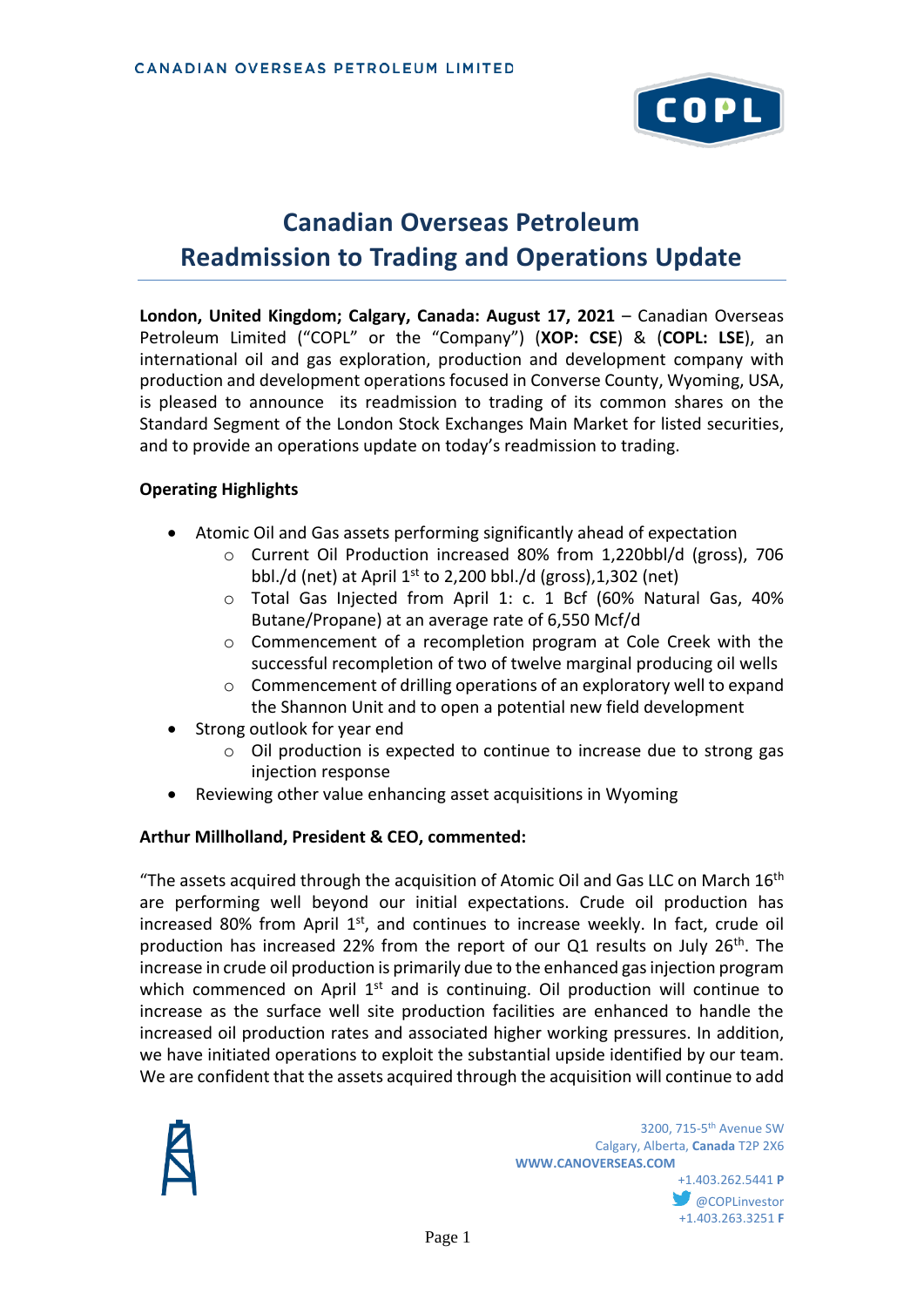significant value going forward and have increased our production forecasts accordingly."

"With the oil price and our assets performing ahead of expectation, the company is in a very good position for both the short and medium term. We continue to review other value enhancing potential acquisitions in Wyoming as we look to build a material exploration and production company."

## **Wyoming Operations**

The Company is Operator of 47,991 gross contiguous acres of leasehold in Converse and Natrona Counties in the State of Wyoming. Within the leasehold there are two (2) production Units: the Barron Flats Shannon Miscible Unit (57.7% WI) and the Cole Creek Unit (66.67% WI) and one unitized exploration area – the Barron Flats Federal Unit (Deep) (55.56% WI).

#### **Barron Flats Shannon Miscible Unit**

Commencing on April  $1<sup>st</sup>$  the Company implemented a plan to increase gas injection at the Barron Flats Shannon Unit miscible flood project from 2,800 Mcf/d to 10,000 Mcf/d with the then planned peak injected volumes to be achieved in the 4<sup>th</sup> Quarter. Due to much better-than-expected injectivity response in mid-April, injection volumes were increased ahead of forecast peaking at 10,000 Mcf/d in the second week of June. Increased gas injection volumes commenced on the eastern portion of the field in April, balancing to the western area of the field through the period. Current injection rates are approximately 6,000 Mcf/d due to reduced butane/propane supply from the Company's supplier due a scheduled midstream plant turnaround. Gas injection rates will increase back to 10,000 Mcf/d at the end of the month when butane/propane supply becomes available. Approximately 1 Bcf of gas (60% Natural Gas, 40% Butane/Propane) has been injected from April 1 at an average daily rate of 6,550 Mcf/d.

Oil production response to the increased gas injection volumes commenced in earnest in the third week of May rising from 1,200 bbl./d on April  $1<sup>st</sup>$  to 1,290 bbl./d (gross). Oil production response from that point has been more dramatic, rising 63% to the current 2,107 bbl./d (gross).

Oil production will continue to increase as crude oil production response on the west side of the field is being observed and as enhanced surface production facilities are installed on newly flowing wells in the eastern area to handle increased oil production volumes and accompanying higher flowing pressures.

# **Cole Creek Unit**

The Company commenced a recompletion program at the Cole Creek Unit targeting low productivity wells in the Frontier Formation. Two (2) low productivity wells were recompleted at Cole Creek in July by re-fracing the Frontier Sand reservoirs. The



+1.403.263.3251 **F**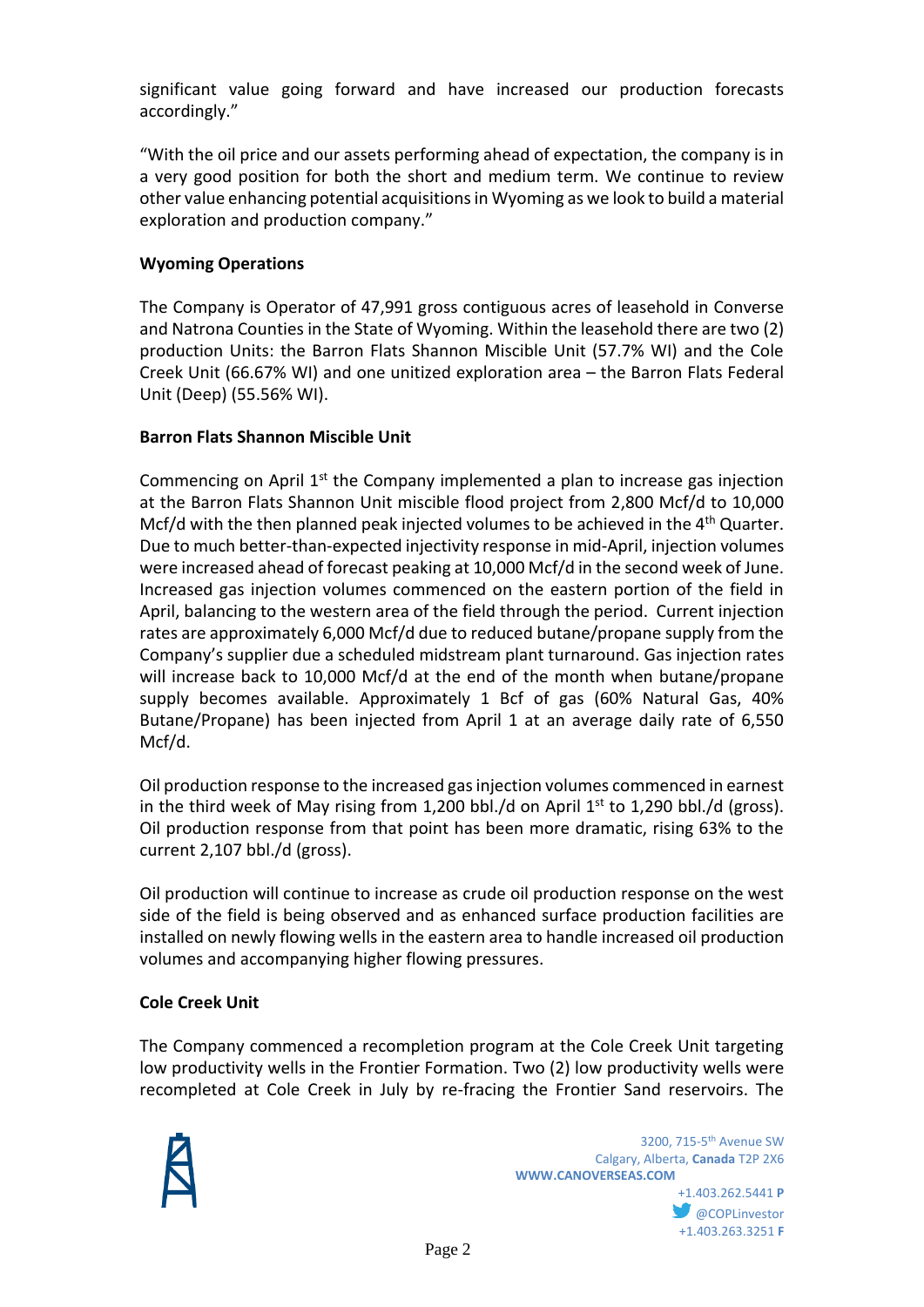combined production rates have increased from 19 bbl./d to the current 56 bbl./d. Oil production from these wells continues to increase slowly as they continue with post frac clean up through pumping. Ten (10) additional wells have been identified for reworking with the first of these re-fraced this past week. Two (2) additional wells will be re-fraced in September. Total current Cole Creek production is 93 bbl./d (gross), 81 bbl./d (net), up 31% from April  $1<sup>st</sup>$ . The success of the initial two wells of the recompletion campaign has demonstrated that this technique is a cost-effective way to increase production and materially increase Unit operating margins.

The results of the reworking campaign will be utilized to evaluate and design a future horizontal well depletion strategy for the Frontier reservoir at Cole Creek as a precursor to a miscible flood enhanced recovery scheme similar to the operating Barron Flats Shannon miscible flood.

#### **Barron Flats Federal Unit (Deep)**

The Company has commenced drilling operations at the BFU Fed 14-30VF well location, a 9,212' exploration well with the primary objective to extend the Barron Flats Shannon Miscible Unit to the Southwest and to evaluate oil potential of the Frontier and Dakota Formations. The location is adjacent to and southwest of the Barron Flats Shannon Miscible Unit. Intersection of the Shannon reservoir at this location will expand and increase the oil reserves attributed to the Barron Flats Shannon Miscible Unit. In addition, the BFU 14-30VF location is offsetting an abandoned well, one (1) mile to the west, drilled in the 1950s which has well developed apparent oil-bearing Frontier and Dakota sands. The Frontier Formation is the primary objective in the exploration portion of this well, potentially opening a new oil field development project close to the Company's existing oil production facilities.

#### **Nigeria Operations**

The Company's 50% owned joint venture company, Shoreline CanOverseas Petroleum Development Corporation Limited ("ShoreCan") and Essar Exploration & Production Limited (Mauritius) ("Essar Mauritius") have agreed to extend the completion date of the definitive agreements between the parties announced on August  $4<sup>th</sup>$ , 2020 to October 29th, 2021.

On August 4th, 2020, the Company announced that the shareholders of the Company's Nigerian Affiliate had executed definitive agreements to resolve their disputes. Completion of these agreements is subject to the Nigerian National Petroleum Corporation ("NNPC") granting an extension of the exploration period under the OPL 226 PSC beyond the September 30<sup>th</sup>, 2020. The Nigerian Affiliate applied for this extension in June 2020. COPL understands that COVID-19 restrictions pertaining to travel and "in person" meetings continue to cause delays regarding the application within the NNPC and the Department of Petroleum Resources ("DPR") due to increases in protection measures to protect the Nigerian people from the increasing effects of the pandemic.



**W** @COPLinvestor +1.403.263.3251 **F**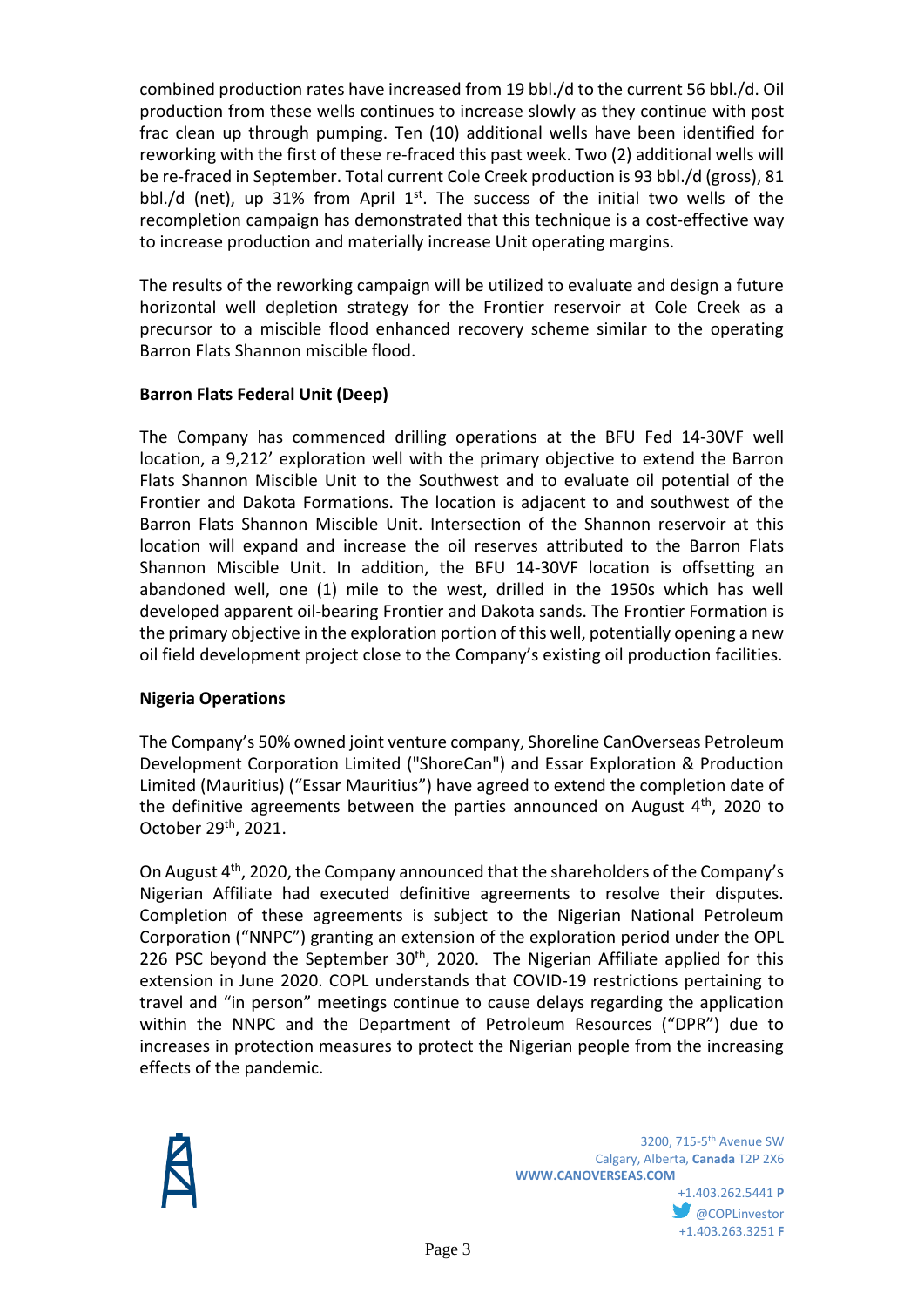In conjunction with the operations update, readers are reminded to review the Company's Final Prospectus ("Prospectus") dated August  $11<sup>th</sup>$ , 2021 and the Q1 results filed on July  $26<sup>th</sup>$ , 2021. The Prospectus and the Q1 results and associated annual regulatory filing documents, including the Financial Statements, Management's Discussion and Analysis, for the quarter ending March  $31<sup>st</sup>$ , 2021, can be viewed under the Company's name at www.sedar.com or at the Company's website at [www.canoverseas.com.](http://www.canoverseas.com/)

### **About the Company:**

COPL is an international oil and gas exploration, development and production company actively pursuing opportunities in the United States with operations in Converse County Wyoming, and in sub-Saharan Africa through its ShoreCan joint venture company in Nigeria, and independently in other countries.

# **For further information, please contact:**

**Mr. Arthur Millholland, President & CEO Mr. Ryan Gaffney, CFO** Canadian Overseas Petroleum Limited Tel: + 1 (403) 262 5441

**Cathy Hume** CHF Investor Relations Tel: +1 (416) 868 1079 ext. 251 Email: [cathy@chfir.com](mailto:cathy@chfir.com)

#### **Charles Goodwin**

Yellow Jersey PR Limited Tel: +44 (0) 7747 788 221 Email: [copl@yellowjerseypr.com](mailto:copl@yellowjerseypr.com)

#### **Peter Krens**

Equity Capital Markets, Tennyson Securities Tel: +44 (0) 20 7186 9033 Email: [peter.krens@tennysonsecurities.co.uk](mailto:peter.krens@tennysonsecurities.co.uk) 

The Common Shares are listed under the symbol "XOP" on the CSE and under the symbol "COPL" on the London Stock Exchange.

*This news release contains forward-looking statements. The use of any of the words "initial, "scheduled", "can", "will", "prior to", "estimate", "anticipate", "believe", "should", "forecast", "future",*